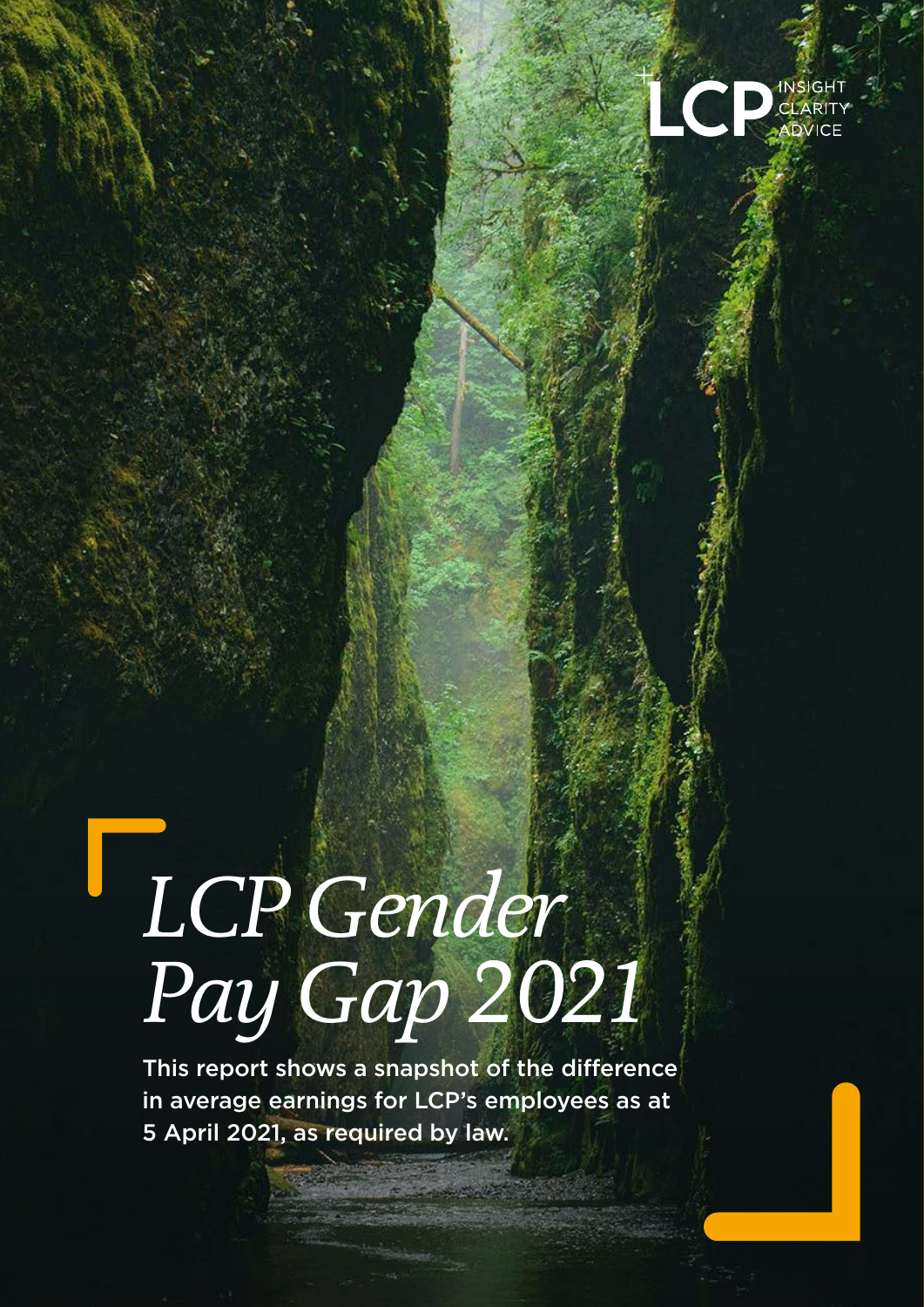*A diverse, equitable and inclusive workplace for all of our people is at the heart of our core business priorities and how we work together. We remain committed to recruiting, retaining and promoting our talent, including our female talent, in a work environment that allows each individual to reach their full potential.*



#### **People Principles plant - the framework for our people policy**

This last year has brought about a unique set of challenges, with our people transitioning into a new hybrid way of working in between pandemicinduced lockdowns. Central to us re-considering our ways of working has been ensuring we can make LCP as inclusive as possible so that all of our people have equal opportunities to contribute and progress and balance work and personal commitments.

Using the gender pay gap as a measurement alone does not encompass these wider cultural shifts across LCP, the industry and society. Whilst we have made progress with our gender diversity, our figures are broadly similar to last year's, apart from our median bonus gap and percentage of those receiving a bonus, which both improved due to a special one-off bonus given to staff in 2021.

As in past reports, our gaps are mainly due to the profile of our business and various departments, and progress in these areas will take time. We also monitor other metrics to give a fuller picture and, for example, are proud that recent promotions mean that over 27% of our partners are now female with 50% of partner promotions as at 1 April 2022 being female.

We recognise that we will need to continue our efforts to develop our talent and attract more women into what has been a historically-male dominated industry to drive sustainable change around the issues behind the gender pay gap. Supporting diversity is the right thing to do and is also crucial to the success of our firm and so remains embedded at the core of our overall business strategy.

As well as the pay report itself on pages 3 and 4, we've included an update on some of our other highlights over the year later on in this report, with a focus on those initiatives which support gender diversity. Our employee-led Diversity and Inclusion networks, including our Women's Network, are key to supporting our approach to D&I. You can also find out more about our D&I journey and other initiatives on our website.



#### **Declaration**

*We confirm that Lane Clark & Peacock LLP's pay data is accurate and has been collected and presented within this report in accordance with paragraph (2) of Equality Act 2010 (Gender Pay Gap Information ) Regulations 2017*





Managing Director



*Carla Lakey* Partner and Head of People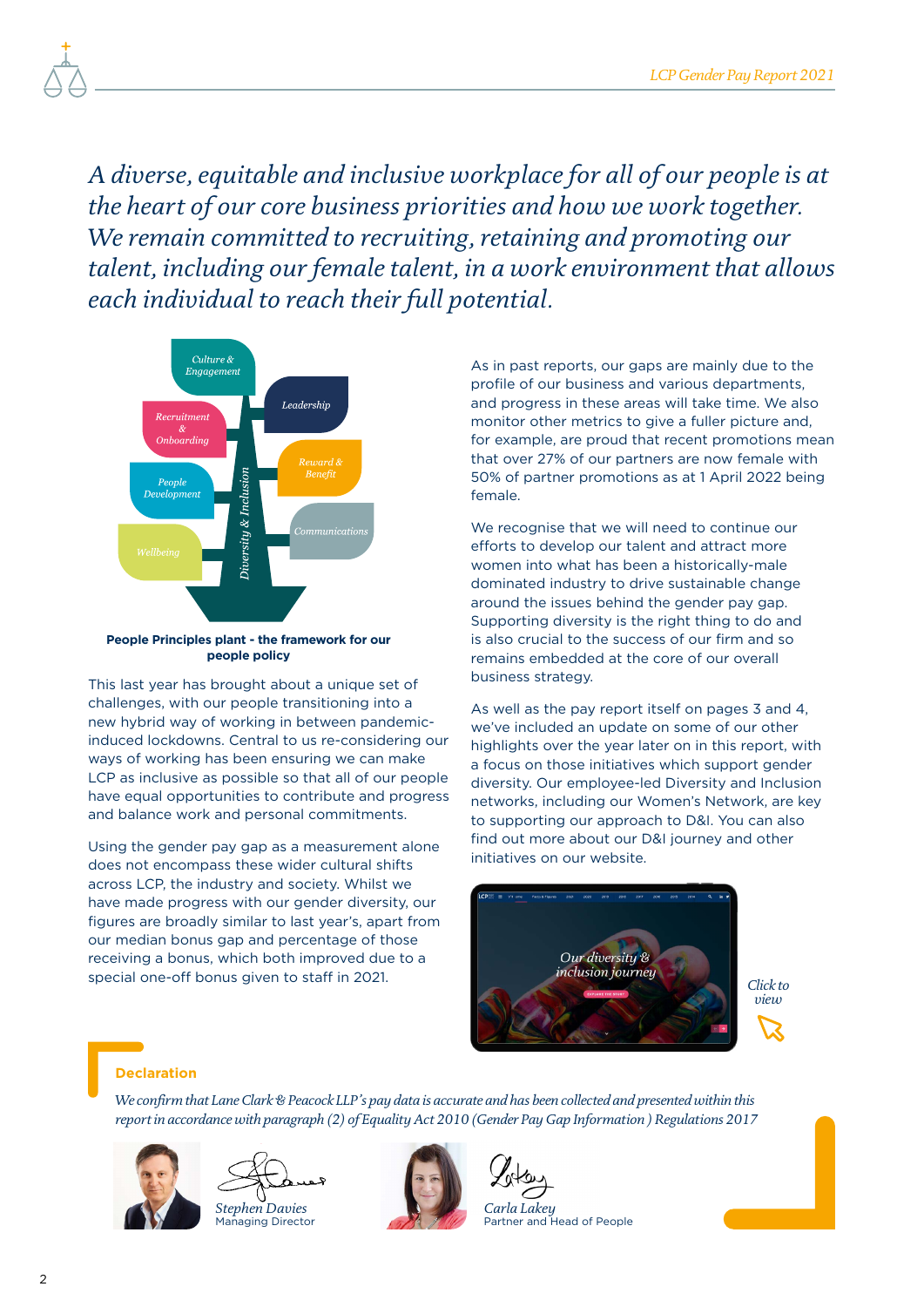#### **Understanding the gap**

The gender pay gap is different from equal pay - LCP does not pay men and women differently for the same or equivalent work. Our gender pay gap is the result of the roles in which men and women work within the firm, and the salaries that these roles attract. Like many other professional services firms, LCP currently has more men than women in senior, higher paid positions and more women than men in lower paid positions.





Our gender bonus gap is predominantly driven by two factors. The first is that there are more men in senior positions where bonuses as a percentage of salary are higher. Secondly, whilst the pay gap calculation adjusts for the impact of part-time hours (by calculating average hourly pay), the bonus calculation does not and proportionately more of our part-time members of staff are women (and, everything else being equal, part-time workers would generally expect a proportionately lower bonus than their full time counterparts). Employees are eligible to receive an annual bonus if they have worked during the relevant bonus period.

Over 96% of people who were eligible for a bonus in 2021 received one. The proportions of men and women receiving a bonus provided in this report are notably higher than usual due to a special one-off bonus that was awarded to all staff employed in the firm as at December 2020 and who were not in their notice period at the date of payment. This also has had a noticeably positive impact on our median bonus gap, but we expect these figures to fall next year.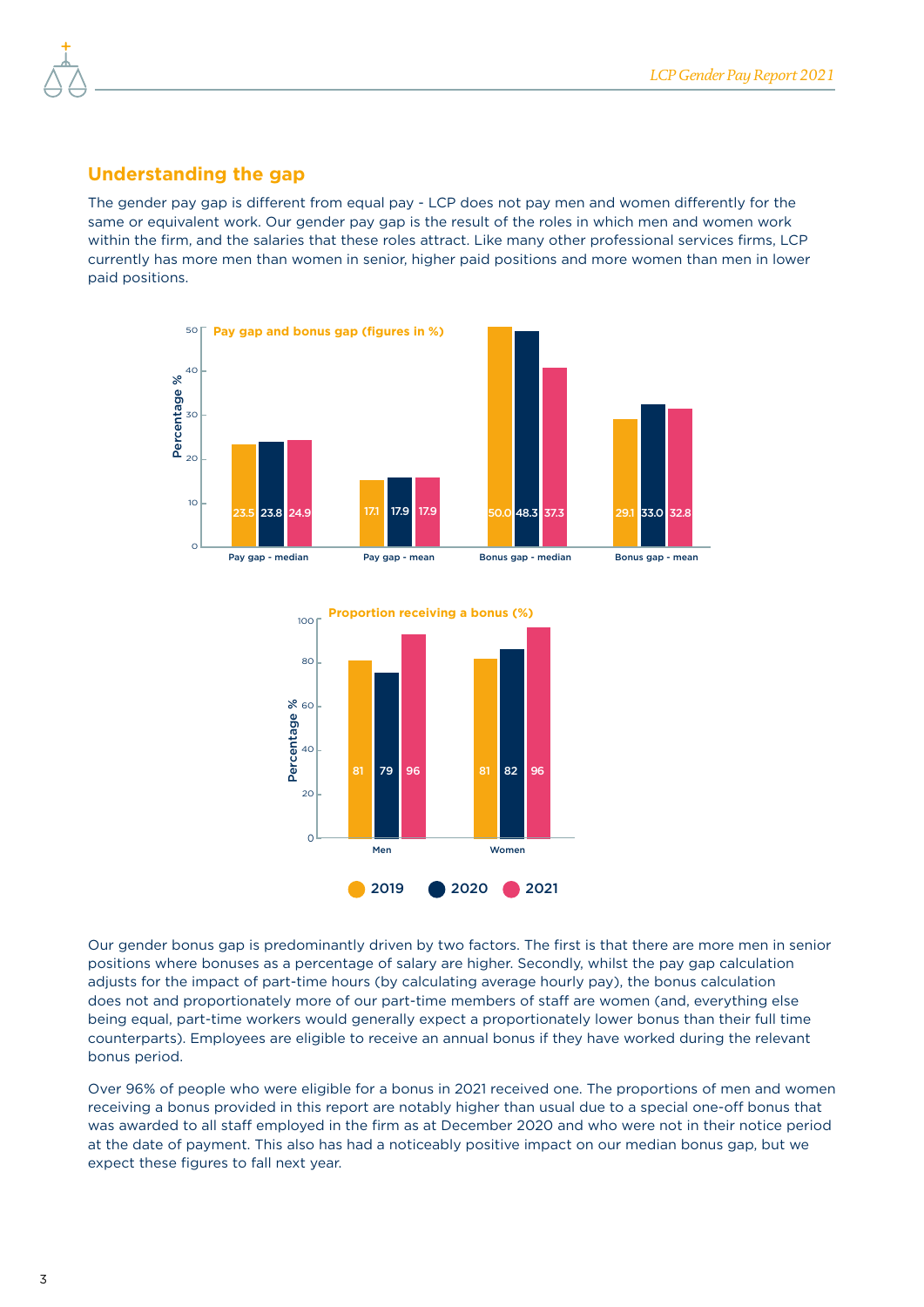

*The mean gender pay gap is calculated as the difference between the mean hourly rate of pay of male and female employees expressed as a percentage of the mean hourly rate of pay of male employees. The mean gender bonus gap is calculated as the difference between the mean bonus of male and female employees expressed as a percentage of the mean bonus of male employees. The median figures are calculated in a similar way. Pay quartiles are derived from standard hourly rates. All numbers shown in this report have been calculated using the standard methodologies used in the Equality Act 2010 (Gender Pay Gap Information) Regulations 2017.*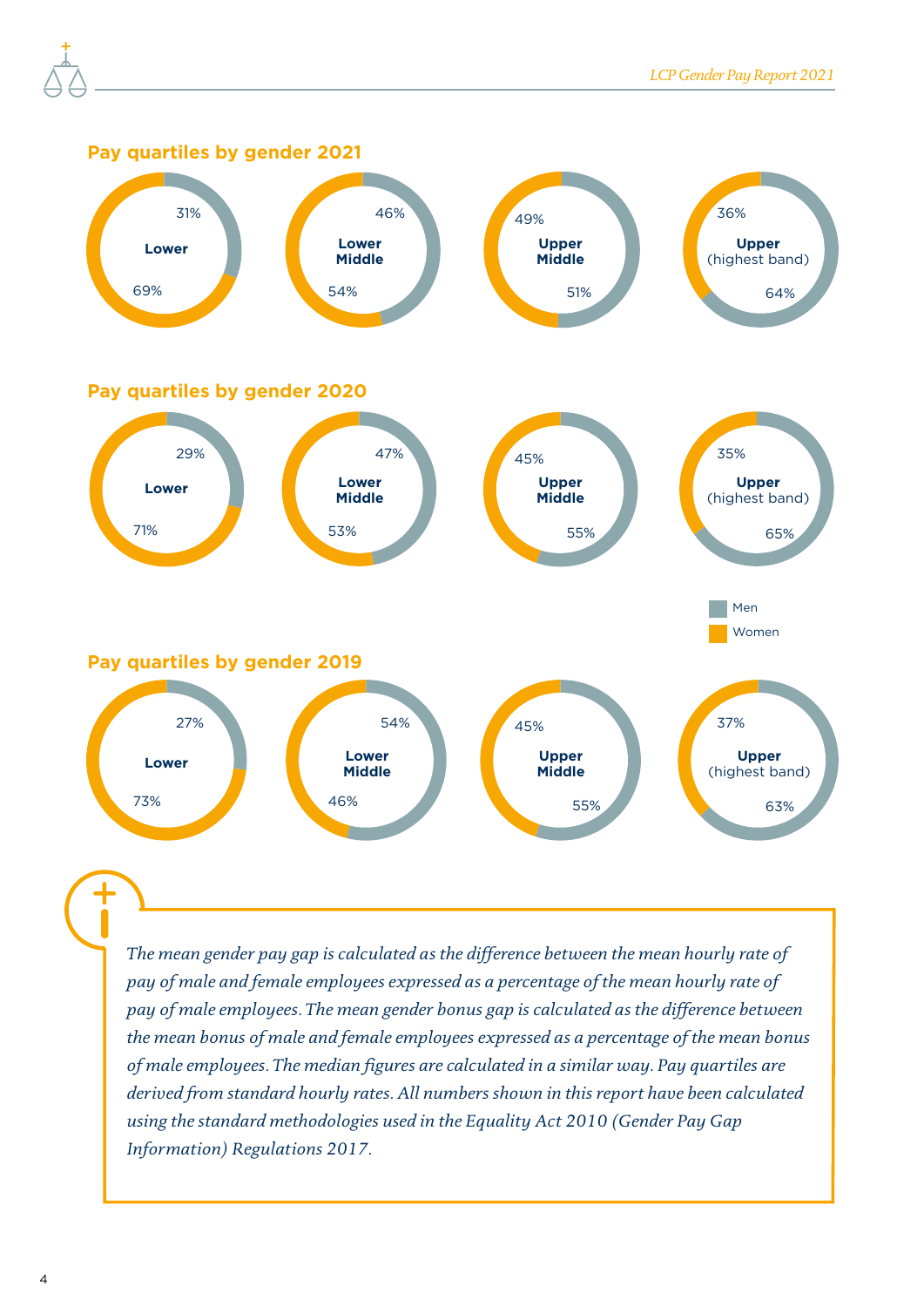

## *Update on LCP's initiatives to support gender diversity*



*Despite continued uncertainty over the past year and a huge shift in our ways of working, it's been extremely encouraging to see how our people have come together and continued to advance our progress in D&I. In developing our approach to hybrid working, listening to our people has been absolutely key to ensuring our approach is, and continues to be, as inclusive as possible.* 

**Carla Lakey, Partner and Head of People**



*The energy and enthusiasm that our D&I Networks brought into lockdown continued in full force over the last year. We've also stepped up our approach in measuring progress, expanding the diversity data we collect from our people which, in time, will enable us to better measure progress and focus initiatives, and progress our D&I journey further.* 

**Jill Ampleford, Partner and Lead of D&I Group**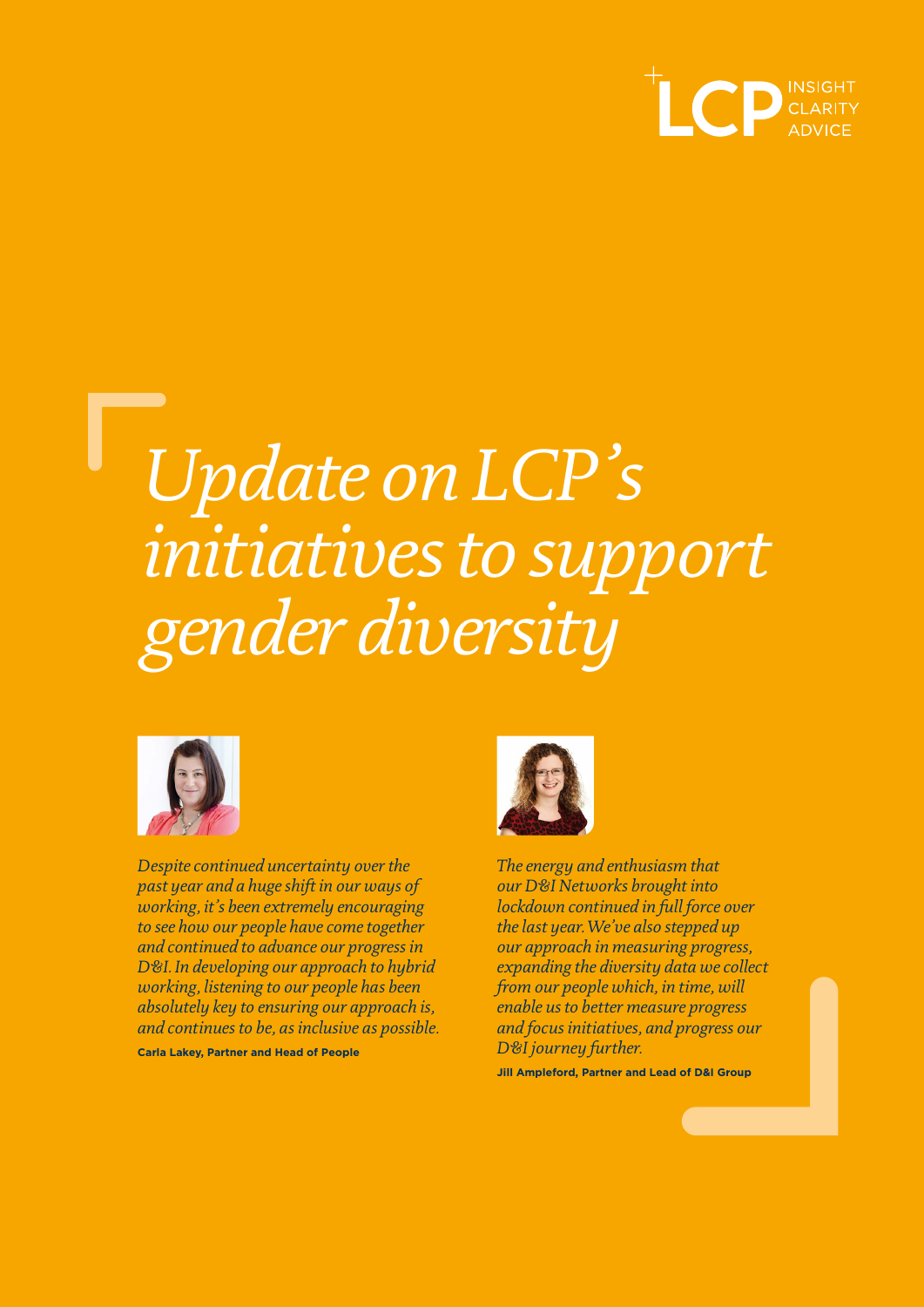#### **Creating an inclusive workplace for everyone**

Diversity and inclusion (D&I) is at the heart of our core business priorities to keep us and our industry positioned well for the future. It drives how we work and makes sure we recruit, promote and retain the best talent. We expect our people to have at least one objective that supports us in creating a diverse, supportive and inclusive environment that breeds success and innovation.

Our core areas of D&I focus during 2021 included intersectionality and allyship, providing additional training, working closely with our recruitment team and improving and expanding the diversity metrics we monitor across all diversity characteristics.

Our D&I networks continued to facilitate a wideranging programme of events, campaigns and initiatives that have thrived throughout the pandemic and demonstrate our ambition to be an increasingly diverse and inclusive place to work, where we are not afraid to tackle big issues and break down barriers.

We know that creating an inclusive environment for all starts at the top and this year we completed our second round of our Partner Champion programme and have recently launched our third round of the campaign, seeing 68 of our partners and principals sign up.

Our **Partner Champion programme** is an individual commitment to challenge barriers to D&I. As well as some partners being allocated to each of our networks, including the Women's Network, some take an intersectional role, providing support to our D&I Steering Group on strategic initiatives and others a general role, providing a great resource to support our Networks, particularly with key initiatives.



*It continues to be an invaluable learning experience and great privilege to support LCP's Women's Network as a Partner Champion. It has made me much more aware of the challenges that women at LCP, our clients and across our industry, can face in the workplace and importantly how men can support them in our dayto-day work to ensure that equal opportunities and reward are available to all.*

**Myles Pink,** Partner and Partner Champion for LCP's Women's Network

#### **Measuring progress**

Over the last year we have been pleased to introduce a new HR system which allows our people to input their diversity metrics and preferred pronouns. This is a key step in enabling us to monitor the retention and progression by minority groups to identify any bias or trends in our promotion and appraisal processes. We have coupled this with the introduction of an optional diversity monitoring form for graduate and intern applicants. We are using this data to compare the demographics of our applicants versus our current staff. This will enable us to identify any trends or biases in our recruitment processes.





Multicultural Network



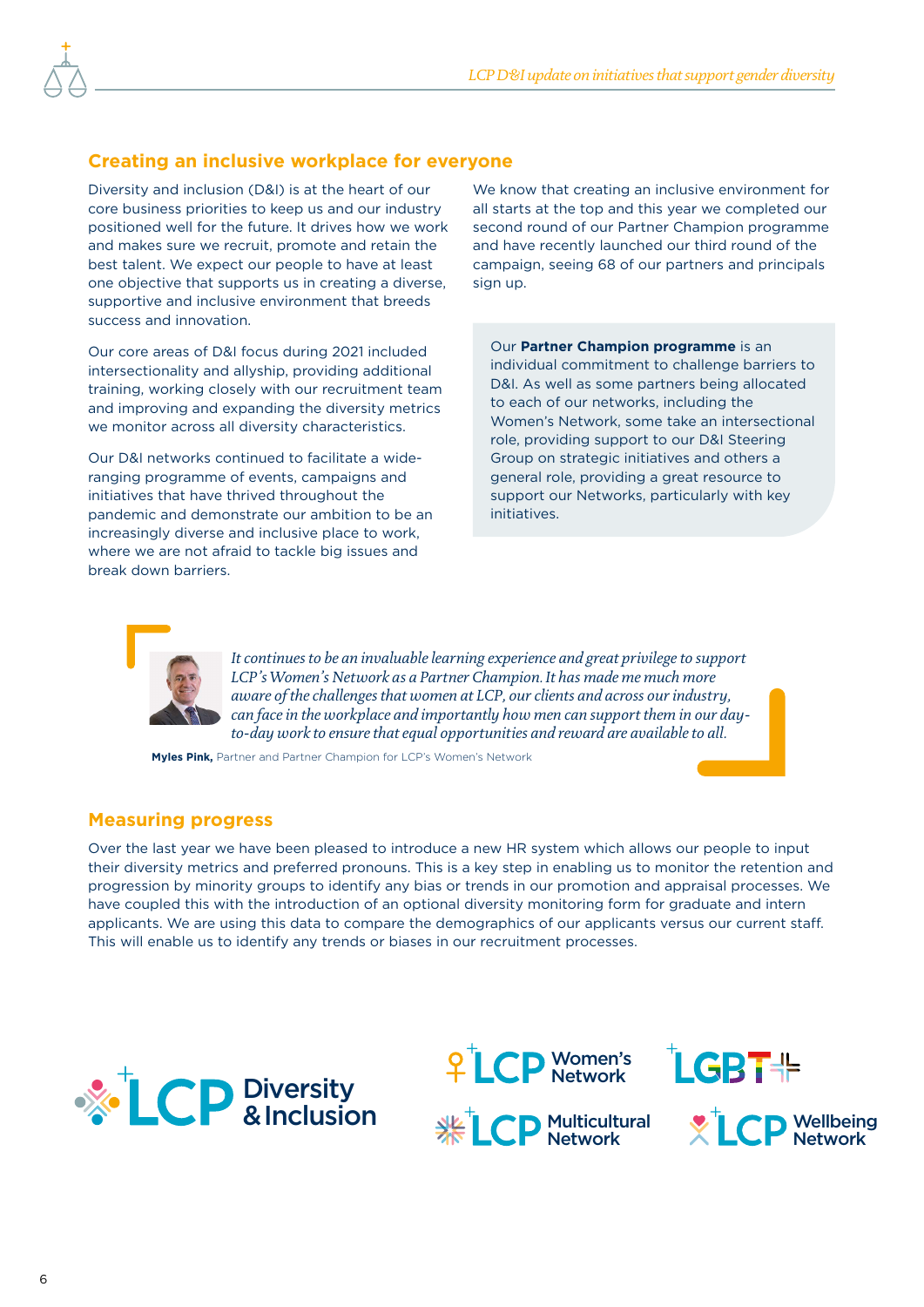#### **Introducing & recruiting women into the industry**

We predominantly operate in what has been historically a male-dominated industry, and therefore to see real progress towards gender equality we know that it's important that we recruit more women into our business at all levels. Over the course of 2021 we have continued with our initiatives that focus on bringing more women into the industry and graduate recruitment processes that expand our reach for finding and identifying top female talent.

We've now held four **Women's Talent Academies**, our unique undergraduate mentorship and educational programme giving undergraduates access to a network of women working within investment consulting and aiming to improve gender diversity in the investment industry, pensions and at LCP. We've now had 78 mentees come through the programme with eight going on to join LCP after graduation and more expected from our later programmes.



*I'm incredibly proud of what our team has achieved through our Women's Talent Academy and the impact* 

*this has had across our business and our industry. This initiative has been a success on so many levels - we have encouraged more women to consider a career in the investment industry, we have found some amazing young women who have joined our team, and our leaders and mentors have found the experience personally rewarding. And all this of course makes us excited to launch our 5th Women's Talent Academy later this year!*

**Clay Lambiotte,** Partner and Head of Investment

We also participate in the **Diversity Project's Classroom to Boardroom initiative** to help connect businesses directly with students to tackle the underrepresentation of black talent and collaborate with social mobility charity **UpReach** to offer 8 University students work experience in the investment team.

We have also continued our partnership with **SEO London**, a charity that works in Universities and schools across the UK to get people from ethnically and socioeconomically diverse backgrounds into the workplace. They are also providing support on our graduate recruitment programme.

Recently we have signed up with **My Big Career**, which looks to support school children from disadvantaged backgrounds, and we hosted 16 sixth formers recently, introducing them to LCP and the careers available in our industry.



**SEO/LONDO SPONSORS FOR EDUCATIONAL OPPORTUNITY** 



*The staff were very friendly, and the day was interactive. They mentioned the different jobs and how they found them, and it made me interested to find out more.* **Six-form attendee**

We also run initiatives such as **Resume**, our programme specifically designed to bring pensions actuaries and investment consultants back to the profession after a period of time away from the industry by offering a flexible and supportive approach as well as a permanent position.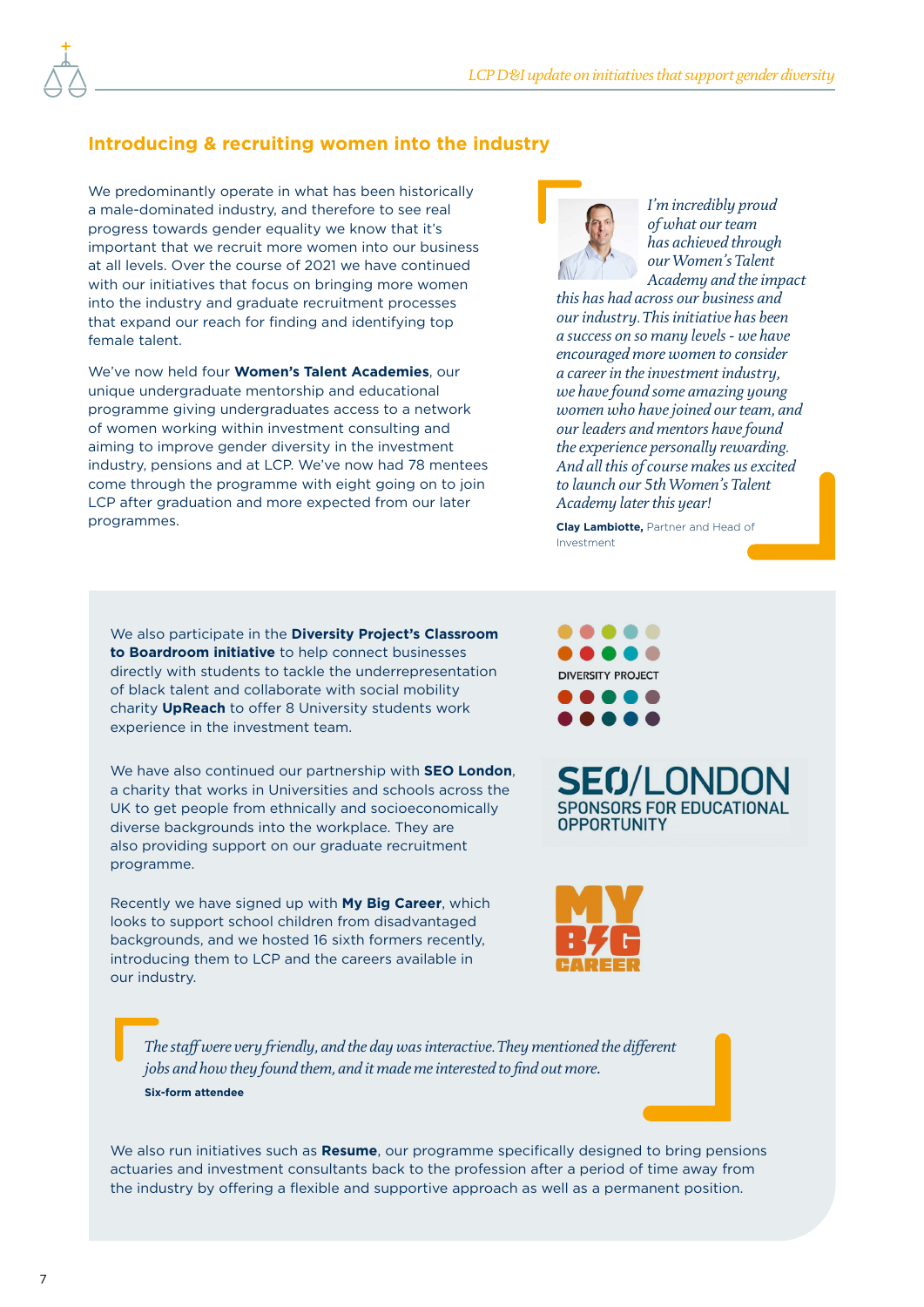#### **Supporting and developing our female talent**

Whilst it is important to continue bringing more women into the industry we also recognise that it is just as important that we offer exciting and rewarding opportunities that not only make the women at LCP want to stay with us but enable them to progress to more senior positions within the firm. Our approach focuses on helping individuals in achieving their goals. We have transparent policies for promotion and an online feedback tool in place so it is clear what an individual needs to do to achieve promotion.

We also understand the importance of mentoring the women within our firm. In 2021 we ran our third series of women's mentoring pods with 35 attendees. These provide a space where women can talk frankly and share experiences with female colleagues with support and guidance from senior women in the firm.



*The women's networking pods are a great initiative and I've found it a useful discussion forum to share ideas and get practical suggestions and encouragement from other women across LCP.*

**Dorothy Mendoza,** Design Manager, Business Development

#### *Key D&I stats for 2021*



#### **Our new hybrid working trial**

As we returned to the office and looked to establish new ways of working, we listened carefully to our people to develop a trial approach to hybrid working that would best support our people, our firm and our clients. Our current approach sees the majority of our people spending at least 40% of their time in the office and the rest of their time working flexibly from home, enabling them to shape their working week to suit their circumstances. We have also introduced core working hours of 10am – 4pm, to offer further flexibility.

We know that on average women still take on the majority of caring responsibilities in society and while this additional flexibility will benefit all of our workforce, we believe it will be particularly helpful and supportive for our female colleagues.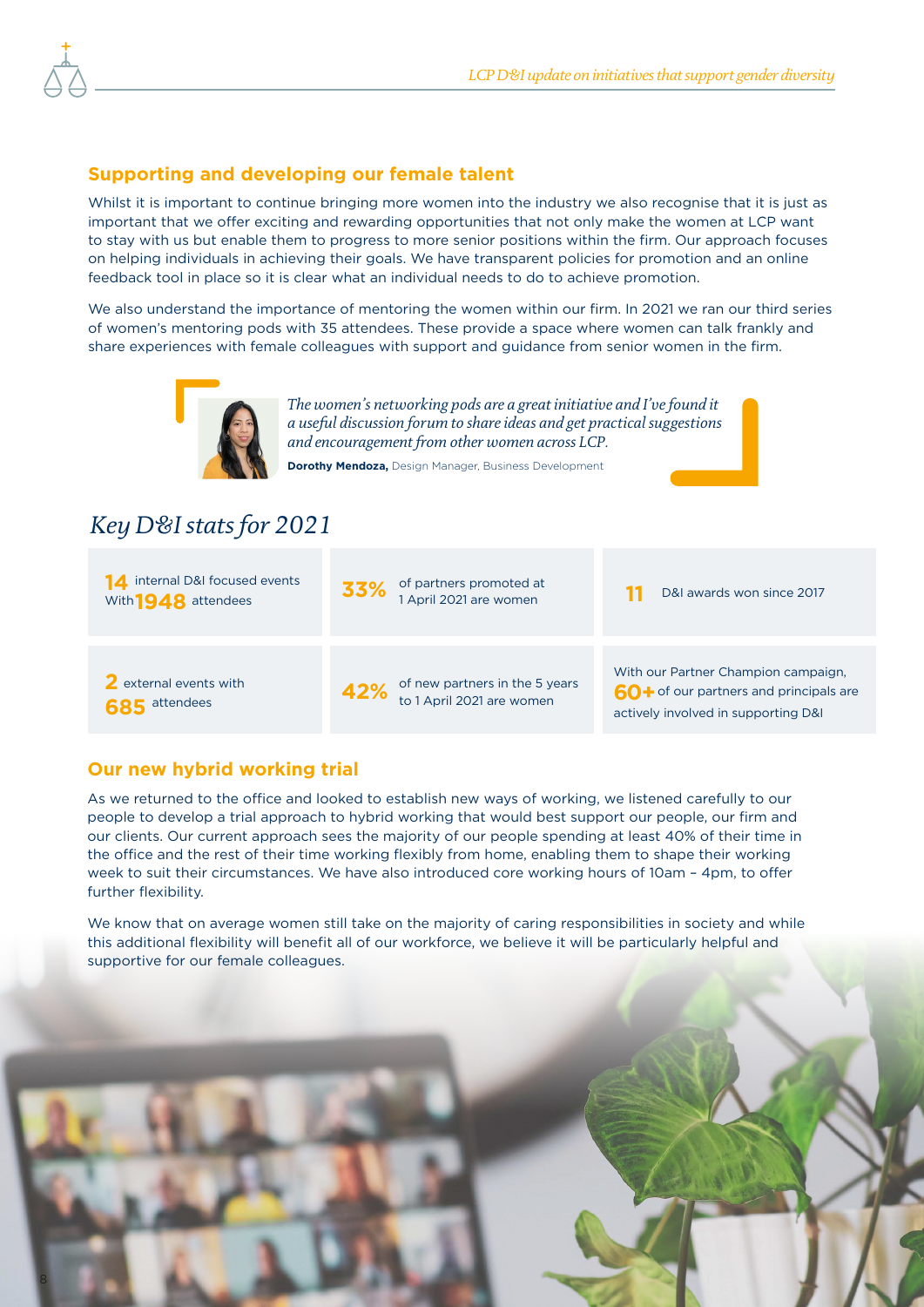#### **Supporting our talent of all genders**

Of course we remain committed to supporting our talent of all genders so that all of our people have the opportunity to fulfil their potential in an inclusive environment.

This year we launched our "**Recognising Gender Identity**" policy to support transgender and nonbinary people in the workplace – respecting their gender identity, their right to work with dignity, their name and personal identity and their privacy and confidentiality. This has been supplemented with training sessions from Global Butterflies for the LGBT+ network committee, D&I leads and HR staff to ensure that there is support and well-informed individuals across the firm for those who want to discuss their gender identity.

Around **International Women's Day** our Women's Network ran a four-week "let's talk about gender" programme which included a wealth of resources and discussion forums. Topics included the history of women's rights, celebrating our differences and practical tips for being an ally. We also prepared a video and ran various sessions around explaining our gender pay gap and looking at the gender profile of our business.

We also interrupted this series to run a discussion forum about violence against women, in reaction to the alarming news of Sarah Everard and the related media coverage. This was a bold session that tackled this challenging topic, set alongside a TED talk "Violence against women – it's a men's issue" which challenged us all to tackle what is a societal issue.

We celebrated International Women's Day itself with the 'Choose To Challenge' campaign where people across the firm made pledges to tackle gender inequality on social media and internally. We also raised over £2,100 for The Marylebone Project and Trinity Winchester Women Services.



**IWD #choosetochallenge**

On **International Men's Day** we celebrated the positive values that men bring to the world, their families and community through educational speaker sessions.



#### **Clear progression opportunities**

We have transparent policies for promotion in place, so it is clear what an individual needs to do to achieve promotion. This is run in tandem with our online feedback tool where our people can ask for and receive ongoing quality feedback from the people they work with, supporting their progression.





### **Family leave policies**

colleagues.

We regularly review and update our family leave policies to make sure they support our people appropriately. To improve gender equality, we must work to breakdown a wide range of barriers including the traditional stereotypes associated with parenthood. This includes making it easier and more commonplace for fathers and co-parents to take time out to look after children.

Our new shared parental leave policy, launched in November 2020, supports this by providing access to the same level of benefits as our maternity policy for fathers and co-parents. Since launch we have seen a material increase in the number of fathers and co-parents choosing to take more time out of work to look after their family.

We also continue to run our programme of training and support for working parents. The programme includes sessions for future and current parents as well as training for managers and leaders on how to support working parents.